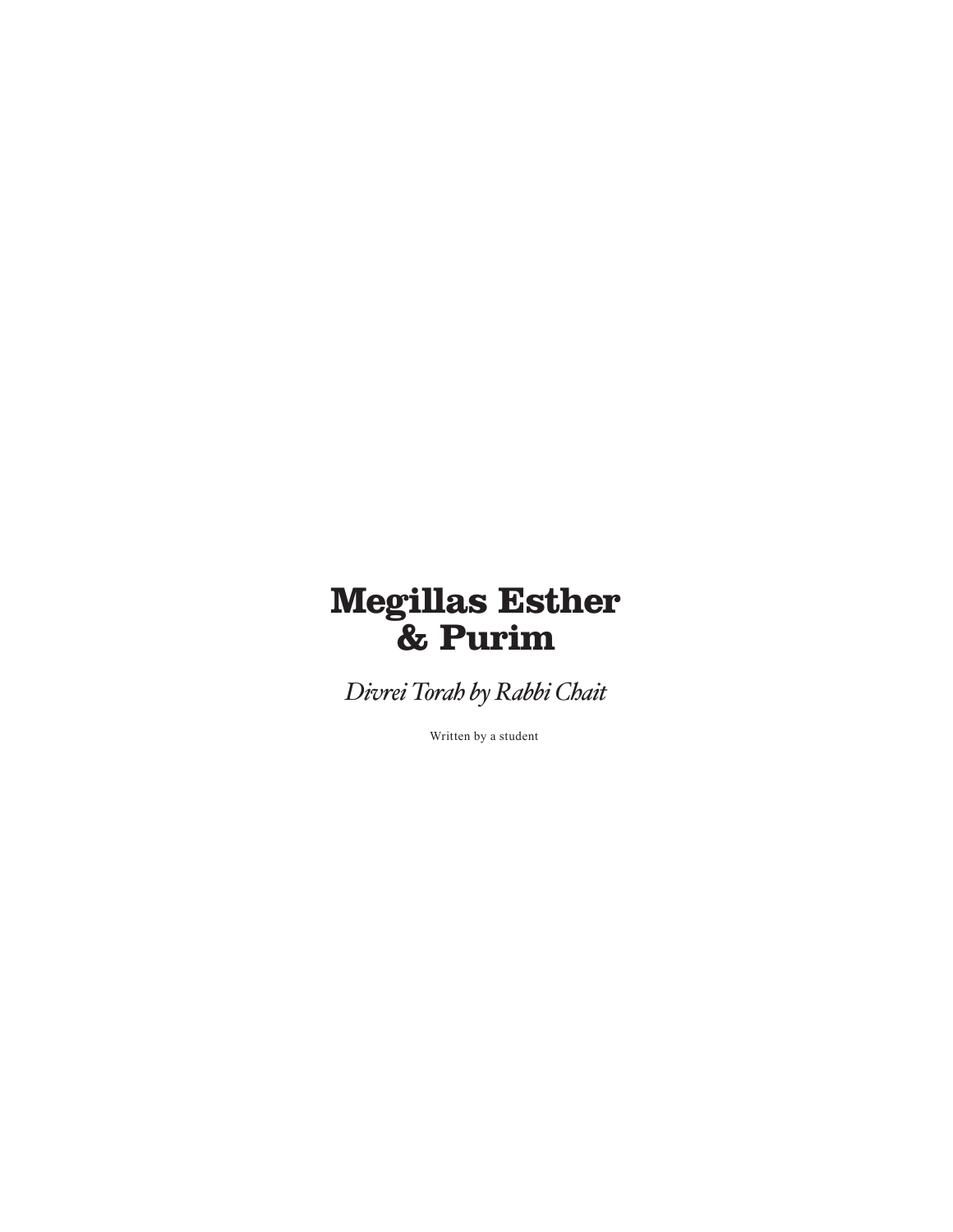## **Love of God: Amalek & Megilla**

After reciting the Shima's first verse, *"Listen Israel, God is our God, God is one"*, we state, *"And it shall be that these matters that I command you today will be placed on your heart"* (Deut. 6:6). This is the only method to attain love of God [i.e., Torah study]. All other methods are idolatry. Rashi says, *"Through this you will recognize Who spoke and brought the world into existence."*

Muslims might not be idolaters in a halachic sense, but they certainly are idolaters philosophically, as they do not recognize the *"One Who spoke and brought the world into existence."* One who is haughty before God is like idolatry itself—*"man is considered an altar."* 

Judaism is in direct opposition to the deification of man, which can take place on different levels. Adolf Hitler, may his name he erased, believed he was divinely ordained. Accepting a higher power [God] does not necessarily preclude haughtiness. Such personalities identify with a super force, but what they seek is their own omnipotence. The greatest evil doers—the church for example—accepted a higher force, but were the most evil of people and were egomaniacs as well. They identified with a higher force and thereby deified themselves, as Maimonides says, *"He himself is an idol."*

Judaism holds that we have no concept of God and we can approach Him only through wisdom and the Torah, which lead to humility. But the forces other religions believe to be under is nothing other than a projection of their own haughtiness. This is pure idolatry and is in direct opposition to Judaism.

Amalek is this expression of the deification of man. Amalek expresses man's inability to accept his insignificant status in reality—ultimately in terms of God. Amalek is self-deification and is against Maimonides' description of a *" lowly and dark creation"* (Hilchos Yesodei HaTorah 2:2). Haman embodies the Amalekite philosophy:

### *And Haman saw that Mordechai would not kneel or bow low to him, and Haman was filled with rage (Megillat Esther 3:5).*

Haman saw that the Jews' philosophy rejects the deification of man, and that is what destroyed him. The mark of the Jew is that regardless of what man views as important, it is all nonsense. Amalek is the exact opposite. *"For the hand upon the throne of the Lord: the Lord will be at war with Amalek throughout the ages"* (Exod. 17:16). Chazal say that God's throne [reign] is not complete until Amalek is annihilated—deification of man obscures the recognition of God.

The Megilla has some difficult verses. When Mordechai learned of Haman's plot against the Jews, he wore sackcloth and ashes. Why did Esther send Mordechai a change of garments? Afterward, Esther inquired as to why Mordechai wore sackcloth and what had transpired. The order appears wrong: Esther should have first inquired about the events before sending Mordechai the change of garments. The verse says, *"And Mordecai told Hasach all that had happened to him"*  (Esther 4:7). The word for "happened" is karahu. Chazal comment on the verse:

### *Mordechai said to Esther (via Hasach)*, *"The son of karahu is causing the problem."*

Karahu is a reference to Amalek, who the Torah says *" karcha baderech; approached you on the way"* (Deut. 25:18). Mordechai was conveying to Esther that Haman the Amalekite was at the root of the Jews' tragic situation.

We can then interpret events as follows: Esther saw Mordechai wearing sackcloth and ashes and thereby understood there to be a political difficulty. Her sending the change of clothing meant to say, *"I have political power, but you, Mordechai, cease from making a public demonstration and I will take care of the problem."* Mordechai replied, *"This is the son of karahu,"* meaning, some political difficulties can be worked out, but not those regarding Amalek. Amalek does not tolerate the Jews' philosophy, that being, what we know of God is very limited and unclear, and man is insignificant. Amalek deifies man and hates the Jew. Therefore, Esther understood that diplomacy would not work with Amalek, whose energies are intent on destroying Israel. The only salvation is through God's providence.

Even though the lot was cast to annihilate the Jews twelve months later, Mordechai urged Esther to go before the king the very next day. Esther wanted to wait as she felt she had time, but Mordechai said:

> *If you wait, you will imply that you can live with this tragic fate and the king will destroy the Jews and then appease you later. Esther, you must show you cannot live with the situation for even one moment, and that you would risk your life by entering the inner courtyard without being summoned (Esther 4:11) in order to avert this fate.*

This would convey to the king that there was no way to appease Esther. This situation of Amalek (Haman) demanded desperate measures.

King Achashverosh made an elaborate one hundred eighty-day feast; he was quite ostentatious. But his ego was different from Haman's, a man who was an inherent egomaniac. But since King Achashverosh had wealth and power, he derived no satisfaction from either without showing it off to others.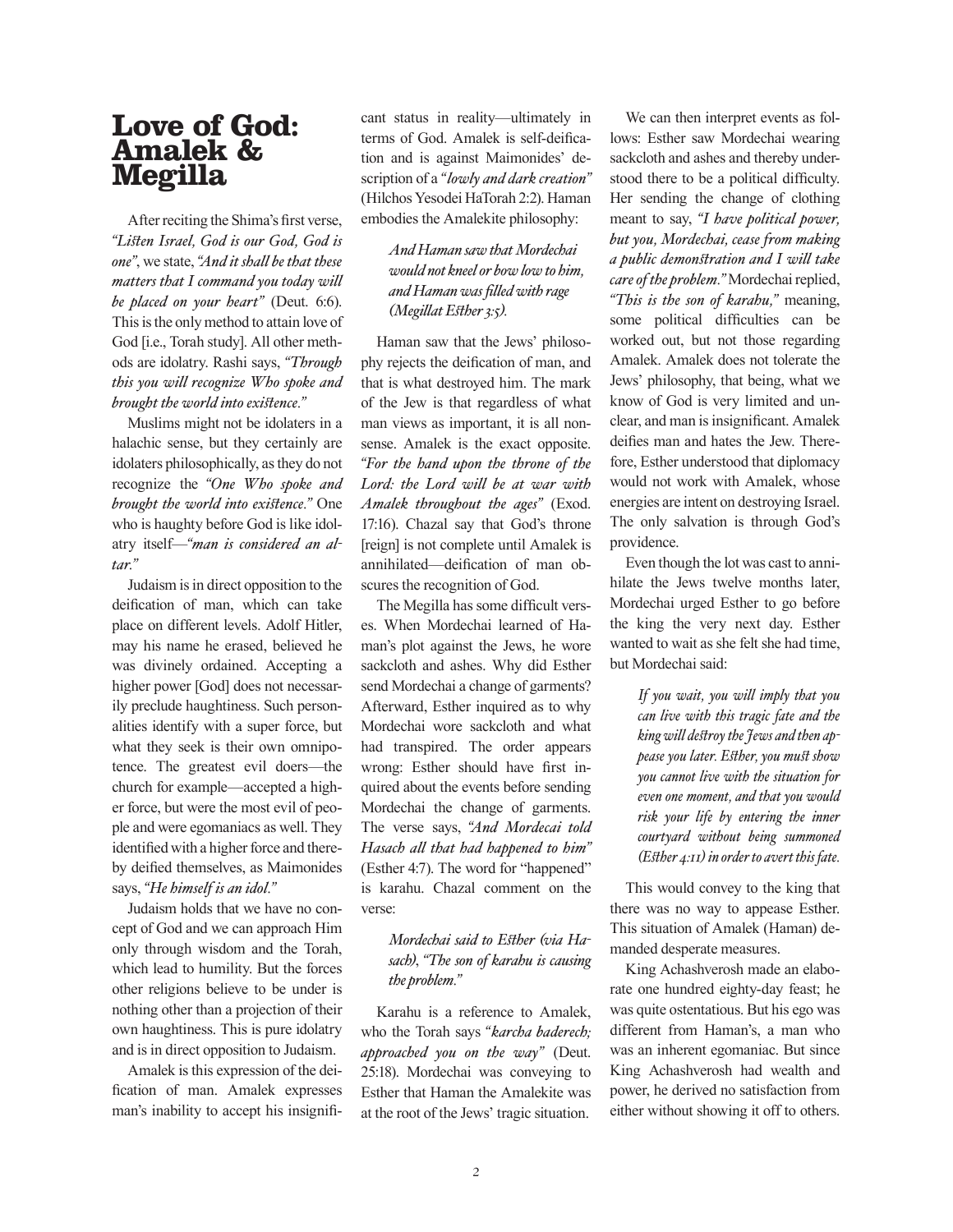Wealth and power are not inherent human needs. King Achashverosh's haughtiness was relative to others. But that was not an inherent religion of human deification, which Haman embodied.

### *And who knows if such a time as this you attained royal status (Esther 4:14).*

Chazal say that Mordechai recognized that this might be divine providence. Rashi says it is audacious to suggest that something might or might not be divine providence. Therefore, Rashi goes out of his way to interpret this verse differently, *"And who knows if you will have this opportunity again."*

We must appreciate Esther's sacrifice. While she was coerced to be Achashverosh's wife, *"She rose from his bosom (from sleeping with the king) and went back to the bosom of Mordechai,"* who was her husband. But once she willfully took it upon herself to approach the king without coercion to reverse the decree, her willful intimacy with the king now sacrificed her relationship with Mordecai, *"And what I have lost, is lost"* (Esther 14:16).

## **Megilla: Fundamentals in Action**

According to Tosfos, why do laws pertaining to mezuza include the requirement of Sirtut—scoring parchment at the baseline of the verses? The reason given is that mezuza is referred to as *"the truth of Torah" ("Amitus shel Torah").* What does this mean?

Mezuza teaches about Torah itself. It is a Torah component placed on the house. But the entire Torah is from Sinai. So what is the concept behind

mezuza, that we must isolate and highlight two Torah paragraphs?

Tosfos teaches a fundamental principle: all parts of the Torah are not of equal importance. Torah has an essence, primarily, the first two chapters of the Shima Yisrael. What is this essence? It is Unity of God. *"Hear Israel; God is our God, God is one."* The mitzvah of mezuza is to highlight the primary Torah concepts. These concepts also include Knowledge of God, Love of God, Torah Study, and Reward and Punishment. The Chinuch says that if a person is missing the mitzvah of Unity of God [1], he has nothing (although keeping all other mitzvahs). In mitzvah 417, the Chinuch states:

> *If one transgresses Unity of God, and doesn't believe in His unity, blessed be He...he loses this command, and all other commands of the Torah. For all other commands depend on this one.*

So we see from Tosfos that all commands are not equal.

This is why mezuza requires Sirtut. Mezuza alone is the isolation of the essence of Torah. Sirtut is an emphasis of that text, of those fundamentals. When these two paragraphs are located in the Torah, they form part of a greater whole. But when separated in mezuza, and thereby distinguished, those paragraphs must be scored, "underlining" as it were, the principles found therein. But what is the relationship between mezuza and Megilla, that Megilla also requires scoring, Sirtut?

The answer is based on a Talmudic portion (Megilla 19a). The Talmud asks what Mordechai saw that he didn't bow to Haman. Mordechai sensed in the person of Haman that he deemed himself immortal and omniscient. Haman's whole inner evaluation was idolatrous. Had Mordechai bowed to Haman, he would have consented to Haman's idolatrous self image. The act of bowing per se is acceptable, as we

see Jacob bowed to Esav. But in this bowing, Mordechai would philosophically defy God's unity. Mordechai therefore held that in Haman's case, one must sacrifice his own life. Once Haman represented himself as omniscient, bowing to Haman denied God's exclusive role, and must be avoided at all costs. So although halachically Mordechai could have bowed to Haman, this bowing crossed the line of God's Unity. As such, halachic permission no longer mattered, and [Torah] philosophy dictated his need to reject Haman's decree. We thereby learn that Megilla embodies the concept of God's Unity. Mordechai understood this concept, and its philosophy, and demonstrated that violation is not option. One must sacrifice his life to endorse the gravity of sin in idolatry. One must give his life to uphold the truth of all truths: God alone is the cause of all. And this dedication clearly illustrates the next fundamental: Love of God.

 Also in Megilla are examples of man using wisdom—chochma. It is insufficient that the Torah's wisdom is limited to man's act of study. But man must also extrapolate this wisdom and apply it to his Derech haChaim—his style of life. Mordechai and Esther both embodied the application of Torah wisdom.

And we also see in Megilla the principle of Reward and Punishment: Haman was punished. However, this principle when found in the Torah is dealing with God delivering the punishments, unlike Megilla, when man seems to be the cause. The parallel is lacking. So where is the parallel... where are God's miracles [clear displays] of Reward and Punishment, so that Megilla parallels the Reward and Punishment of the Torah? The story of the Megilla appears to unveil the great cunning of Mordechai and Esther, but wherein are the miracles?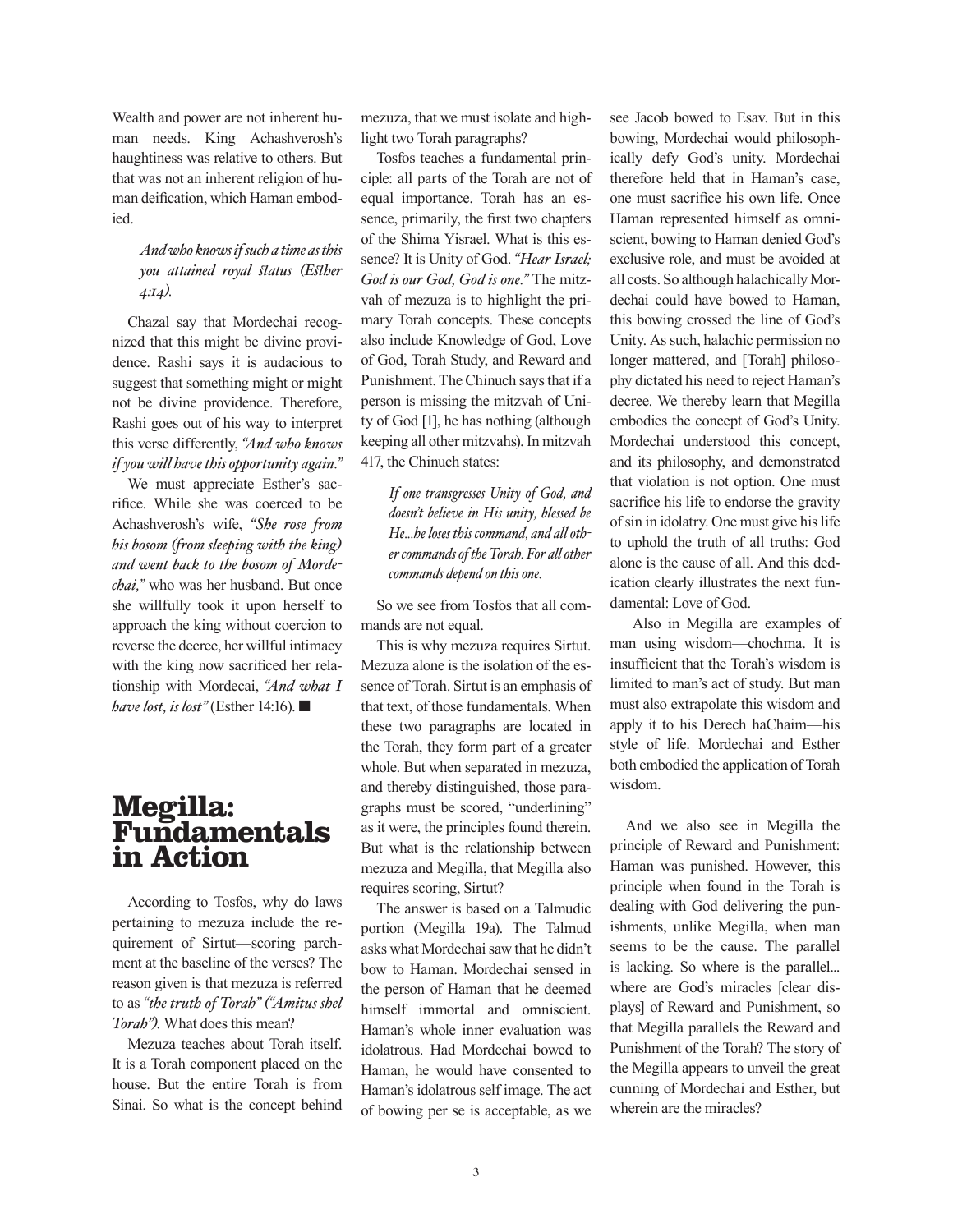The answer is as follows. Mordechai and Esther used wisdom. However, many unexpected factors occur in our daily lives and derail the best laid plans. The miracle here, was that nothing interfered with Mordechai and Esther's plans. All the downfalls and successes in the Megilla occurred because God made certain that any potential human interference was held at bay. Nothing was allowed to interfere. Now the Megilla's rewards and punishments exactly parallel the reward and punishment of the Shima, of the Torah's "V'haya im shamoah" where God promises rain in a providential time.

The Megilla thereby mirrors the most primary Torah fundamentals. And just as mezuza's laws require the underlining of the texts to indicate the primary nature of its content, Megilla too has this requirement, to convey that it too shares the character with mezuza: a text of fundamentals.

The Megilla includes the words "Kimu v'kiblu", which means the Jews re-accepted the Torah once again. But this time—unlike Sinai—there was no coercion of the event's "amazement." Here during Purim, the Jews re-accepted the Torah lifestyle out of a love of the fundamentals. They saw how two people using Torah wisdom were successful in averting catastrophe. They appreciated what Mordechai defended: God's Unity. They realized God's providence was essential in the unhampered success of Mordechai and Esther, as they engaged Torah wisdom in their daily lives. This highlight of "Kimu v'kiblu" attests again to the Megilla's core theme: embodying the Torah's fundamentals, just like mezuza. The Jews were attracted to those Torah fundamentals expressed in the Purim story. Their re-acceptance of Torah was due to those fundamentals.  $\blacksquare$ 

1. Unity of God refers to the conviction that there is One cause for all that exists.

### **Rationally Guided Emotions**

Performing mitzvos has value, provided they are not performed on an emotional plane. Emotions can get a person into trouble. If one is merciful when he should not be, he is acting incorrectly. Had Esther been merciful to Haman when he was begging her for his life, it would have resulted in the worst catastrophe.

Shame, mercy and kindness are all emotions, but Chazal deemed them worthy of being followed. One should not use these emotions to guide his life under all circumstances, like Esther who would not be merciful to Haman when he begged her for his life.  $\blacksquare$ 

## **Modesty**

A woman was given that perfection of representing that idea of modesty. Historically, it was not necessarily given to a woman per se. Sometimes, a woman will need to act out the role of the man. Esther originally rejected going before the king. But the situation demanded she do so. Therefore, she engineered a plan to save the Jewish people. Therefore, she switched roles. Devorah too switched roles. Only in certain situations a woman must take on the man's role. It is not called Megillas Mordecai, but Megillas Esther. But on the whole, man leaves the tent [home] more than a woman because his nature is more in line with accomplishment, and a woman's nature is less inclined this way. That is why she usually does not leave that state of perfection. But it is absolutely absurd to suggest that Judaism views a woman as inferior.  $\blacksquare$ 

## **Perfection is Within**

Purim brought the Jews to a higher level than the giving of the Torah. This is because the miracle of Purim was really not a revealed miracle. It was the operation and the natural function of God's providence. Klal Yisrael saw that because Mordechai and Esther lived properly they deserved providence and the Jews recognized that was the proper lifestyle. Esther 9:7 says the Jews *"rose up and accepted…"* [The rabbis comment that this means that the Jews once again accepted the Torah, but this time it was out of love, whereas at Sinai the Jews accepted the Torah out of coercion, as the midrash says, *"God held Sinai over their heads and said, 'Accept the Torah, or here you will be buried.'"*] The Jews' re-acceptance of Torah out of love during Mordechai and Esther's era teaches that one can only rise to a higher level if it is achieved through oneself. But if one is affected by externals, even the greatest miracles do not change a person, and the moment the effects are gone, it's lost [one returns to his former state].  $\blacksquare$ 

## **Purim: The Jew & Wisdom**

In Megillat Esther there is a strange phenomenon: When King Achashverosh brought out the vessels of the Beis Hamikdash, he said:

> *Seventy years has transpired and God has not fulfilled His promise to redeem the Jews. Now there won't be any repercussions if I use the vessels of the Beis Hamikdash.*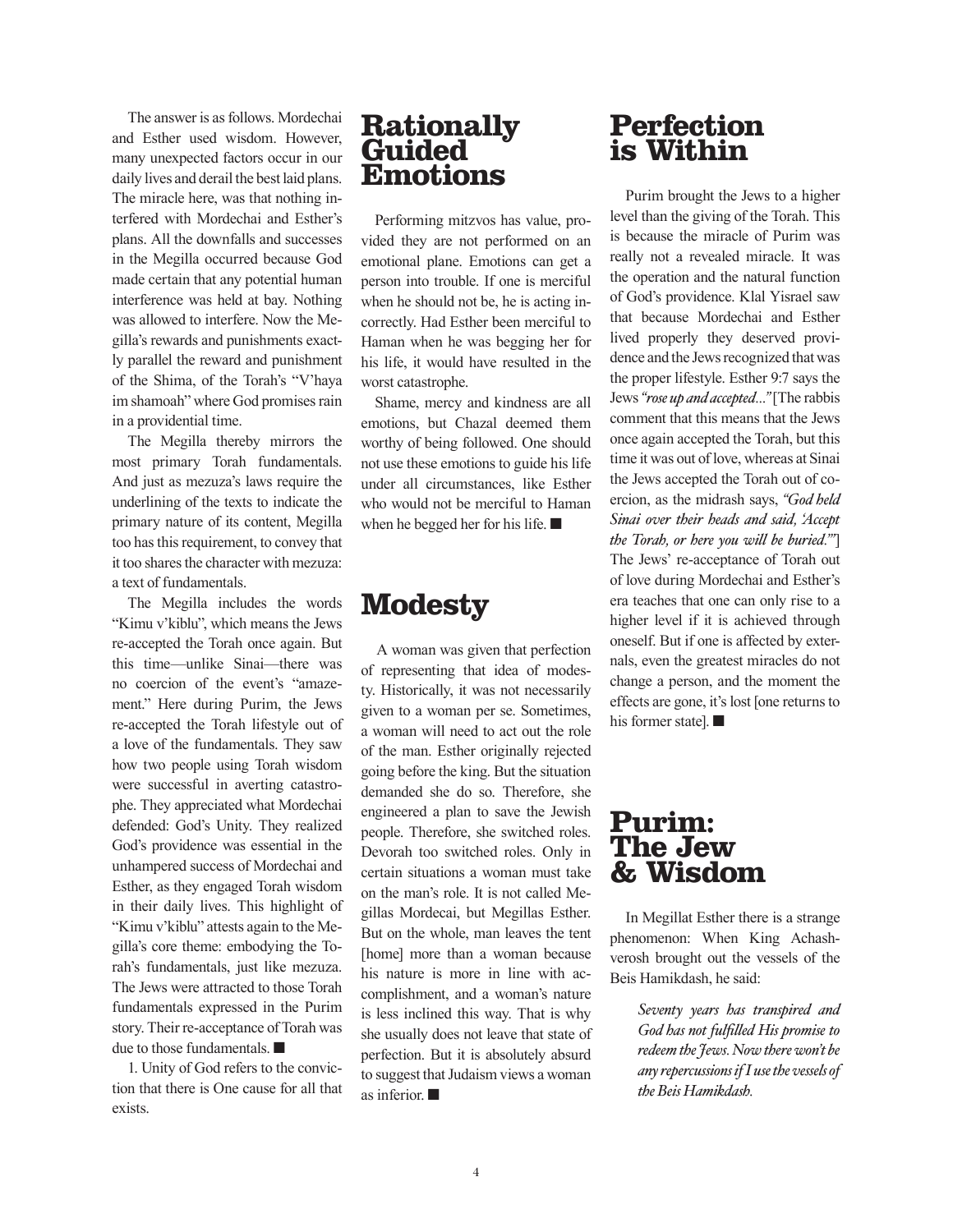King Achashverosh also wore the high priest's garments. The reason he did these things was because he was obsessed with the Jew. Haman too was obsessed with the Jew, as we see he was elated that the lot [to annihilate the Jews] fell during the month of Adar. Haman said, *"The lottery fell during the month of Moshe's death!"* [He felt that this was a fortuitous sign.] And when Haman's plot failed, his wife and family said to Haman, *"If Mordechai is from Jewish lineage, you will surely fail."* The verses reveal that both King Achashverosh and Haman were obsessed with the Jew and with the Torah's ideas. The same is true of the person who deteriorates—he is bothered by the system of Judaism. But why does it bother him?

Even though the soul can make a choice and reject the world of ideas, it cannot remove itself completely from that world. The soul always retains a recognition of the world of wisdom and it is disturbed by it [when it's not following it]. The evil person then attempts to overcome that disturbance: [King Achashverosh used the vessels of the Beis Hamikdash and the high priest's garments, and Haman's wife told him that Mordechai's Jewish lineage forecasts failure. And Rashi says the evil person will prevent others from performing mitzvos and he will despise the sages.] King Achashverosh, Haman, and the evil person all recognized that there is truth to the world of wisdom. [Thus, these acts were attempts to deny what they sensed was true.]

King Achashverosh had great respect for the wise men of Israel. For when Queen Vashti sinned against King Achashverosh, he called the Jewish sages for advice. The gemara says (Megilla 12b) that these were the Sanhedrin. King Achashverosh asked them, *"What shall I do about Vashti?"*  The Jewish sages discussed among themselves as follows:

*"This is a bad predicament. If we tell the king to kill his wife, tomorrow his wine will wear off and he will be angry with us. But if we tell him to leave her alone, he will hate us because we would not be acting in the king's honor." The sages gave a political answer: "Good wine is preserved well in its own cask for many years. But if you pour the wine from cask to cask, it loses its flavor. We are a nation that was poured from one place to another. We are not the right ones to ask. Ask Ammon and Moab, for they have been in the same place all these years."* 

Thus, King Achashverosh recognized the Jewish sages. The obsession with the Jew is an attempt to overcome the conflict he created by his free choice. The choice to follow the emotions is only one part of man. But the soul remains disturbed and unhappy and the person tries to wipe out that other part that recognizes the truth.

Although those like King Achashverosh and Haman do not follow the world of wisdom, their souls cannot become completely involved in their selfish and physical lifestyles. [The soul remains tied to wisdom and is not converted to a physical and emotional condition. Therefore, these personalities needed to respond to the vessels of the Beis Hamikdash, to the high priest's garments and to Mordechai's lineage.] These were attempts at denying the reality of the Jewish nation. Using these sacred objects in mundane ways would reject their significance.

When one chooses the world of wisdom, the soul is being true to its nature. And when one chooses the physical lifestyle the soul violates its nature. Thus, part of the soul will always fight against itself. *"The wicked are as turbulent as the sea"* (Isaiah 57:20). This represents the conflict of the evil person. He is turbulent because there is a part of himself—the soul, which knows that the world of ideas is the real world—that he cannot appease. This also explains Rashi on Bechukosai, on why the evil person must hate those who represent the Torah: [seeing] the righteous person creates conflict within the evil person and the evil person must reject the righteous person.

If one makes the wrong first step, it is the essence of his error. If he fails to learn and pursue wisdom, he then deteriorates and all the following stages [as Rashi states] depict his attempt to overcome His conflicts that stem from an underlying recognition of the truth.  $\blacksquare$ 

## **Providence & the Unconscious**

There is a dispute concerning from where one starts reading Megillas Esther. One opinion says it is from the verse *"That night, sleep deserted the king…"* for this is where the miracle began. But what do these words mean? One commentator explains as follows:

#### *Why couldn't the king sleep? In his dream he saw Haman take a sword to kill him, and this fright awakened him.*

And what happened once he awoke? Haman was in the courtyard. [The precise timing of these two interrelated and dependent events indicate God's providence at work.] This association of the king's nightmare and Haman's presence can change the entire way the kingship plays out. In Achashverosh's mind, this association can drastically change his actions. Chazal interpret this incident as *"Streams of water is the heart of the king in the Lord's hand; He directs it wherever he desires"* (Prov. 21:1). God's providence works through